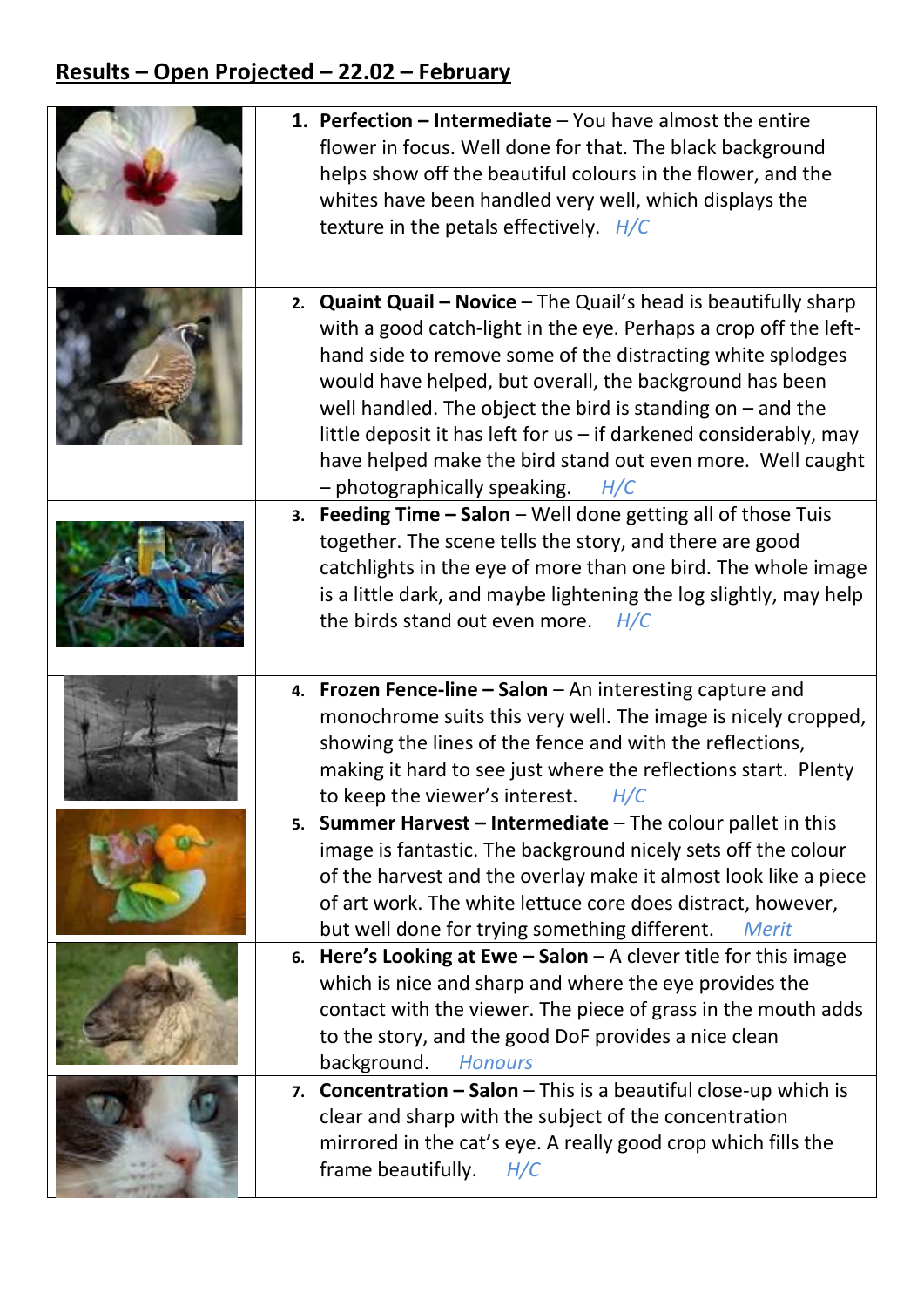| 8. At Dusk – Salon – The lovely pastel greys and pinks always<br>work in harmony and are pleasing to the eye. Perhaps if the<br>author had changed the angle slightly to take the island away<br>from the centre, this would also have lessened the parallel<br>effect of the surf – and straightened the horizon.<br><b>Merit</b> |
|------------------------------------------------------------------------------------------------------------------------------------------------------------------------------------------------------------------------------------------------------------------------------------------------------------------------------------|
| 9. Wild Sea $-$ Salon $-$ Well titled and a good capture of the spray<br>and wave action. The DoF is spot on but the judges felt that<br>the rocks could perhaps be lightened slightly to show more<br>definition, and a little cropped from the bottom could give<br>more emphasis to the wild waves. Merit                       |
| 10. Dotterel - Salon - A good sharp head shot with the DoF well-<br>handled so that even though the bird's colours are similar to<br>the background, it still stands out. A catch-light in the eye<br>would have taken this image to an even higher level.<br>H/C                                                                  |
| 11. Under the Bridge $-$ Salon $-$ An interesting image of angles<br>and shapes, all beautifully reflected in the water. Possibly a<br>crop on the right to lessen the eye-catching sky would help<br>make the image even more dynamic. Was the bluish tinge<br>intentional?<br><b>Merit</b>                                       |
| 12. Boardwalk - Salon - Where is this boardwalk leading? A focal<br>point would not have taken away from this interesting<br>question and may have enhanced the overall image. The<br>mono treatment suits this well-balanced image, but the<br>contrast and the tonal range needs to be greater.<br><b>Merit</b>                  |
| 13. Summer Driving - Novice - What a delightful image, with the<br>children connecting nicely with the photographer. Do watch<br>for distracting backgrounds, but overall, the cropping has<br>been well done. $H/C$                                                                                                               |
| 14. Beach Patterns - Salon - Purple sand? With the overlay, it is<br>hard to tell if this is sand or material, but they are still visually<br>interesting patterns. Well spotted. Merit                                                                                                                                            |
| 15. Peace $-$ Salon $-$ A nice capture of Street Art. A crop off the<br>bottom and LH side would still have left the Peace sign, but<br>would have removed the distracting red blob and overall<br>given more prominence to the face.<br><b>Merit</b>                                                                              |